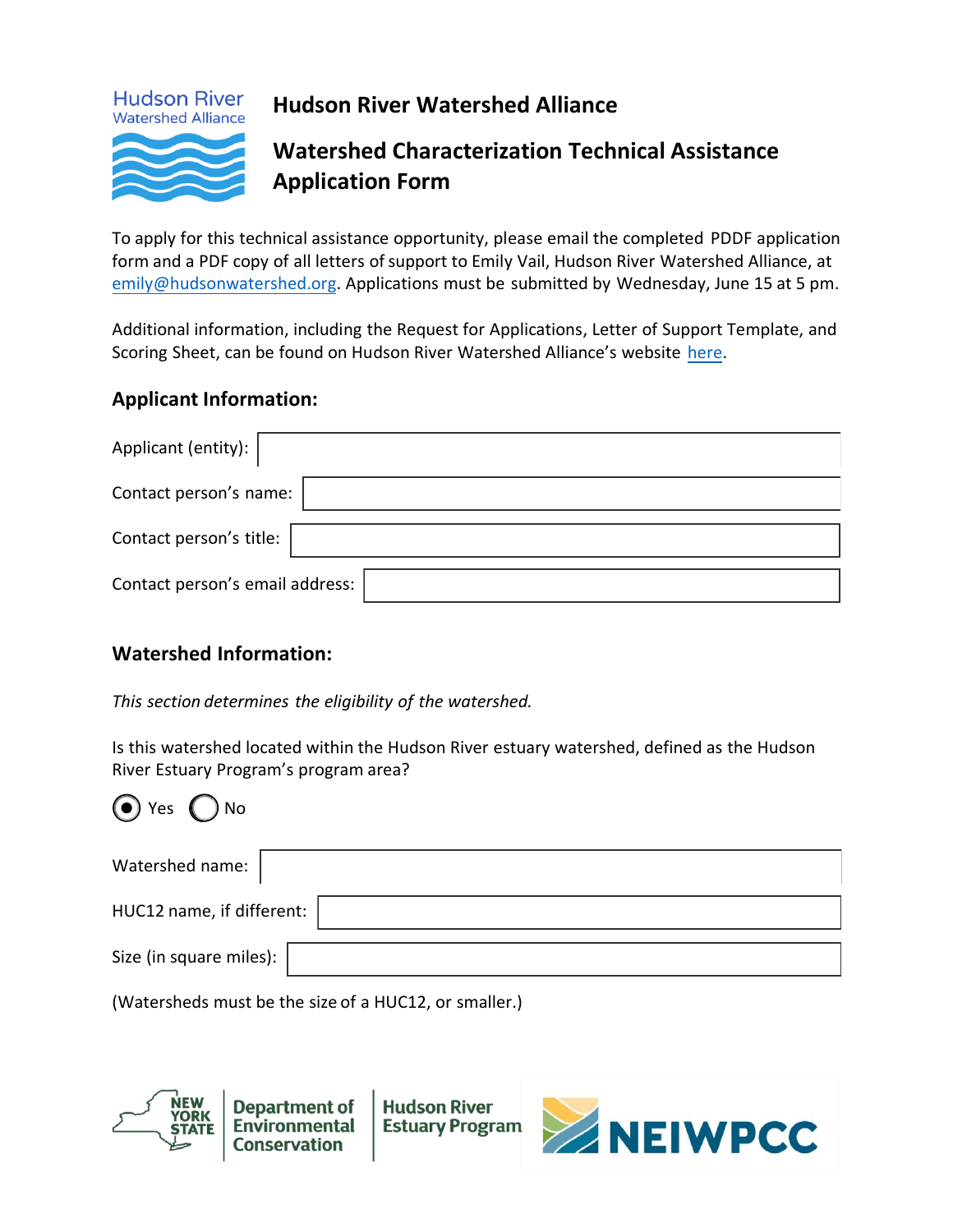Municipalities included in this watershed (including counties):

(Watersheds must include at least two local municipalities, in addition to the county or counties.)

### **Readiness/Timing:**

*This section will receive a maximum of 20 out of 70 total points.*

What is the applicant's background and interest in watershed work? Explain how your organization/municipality is working on watershed protection, restoration, or management. (1,000 characters max)

How do you plan to use the watershed characterization process and report? How does this project fit into your larger goals for watershed management? Examples could include working towards a watershed plan, Climate Smart Communities, Natural Resource Inventory or other municipal plans, organizing a watershed group, etc. (1,000 characters max)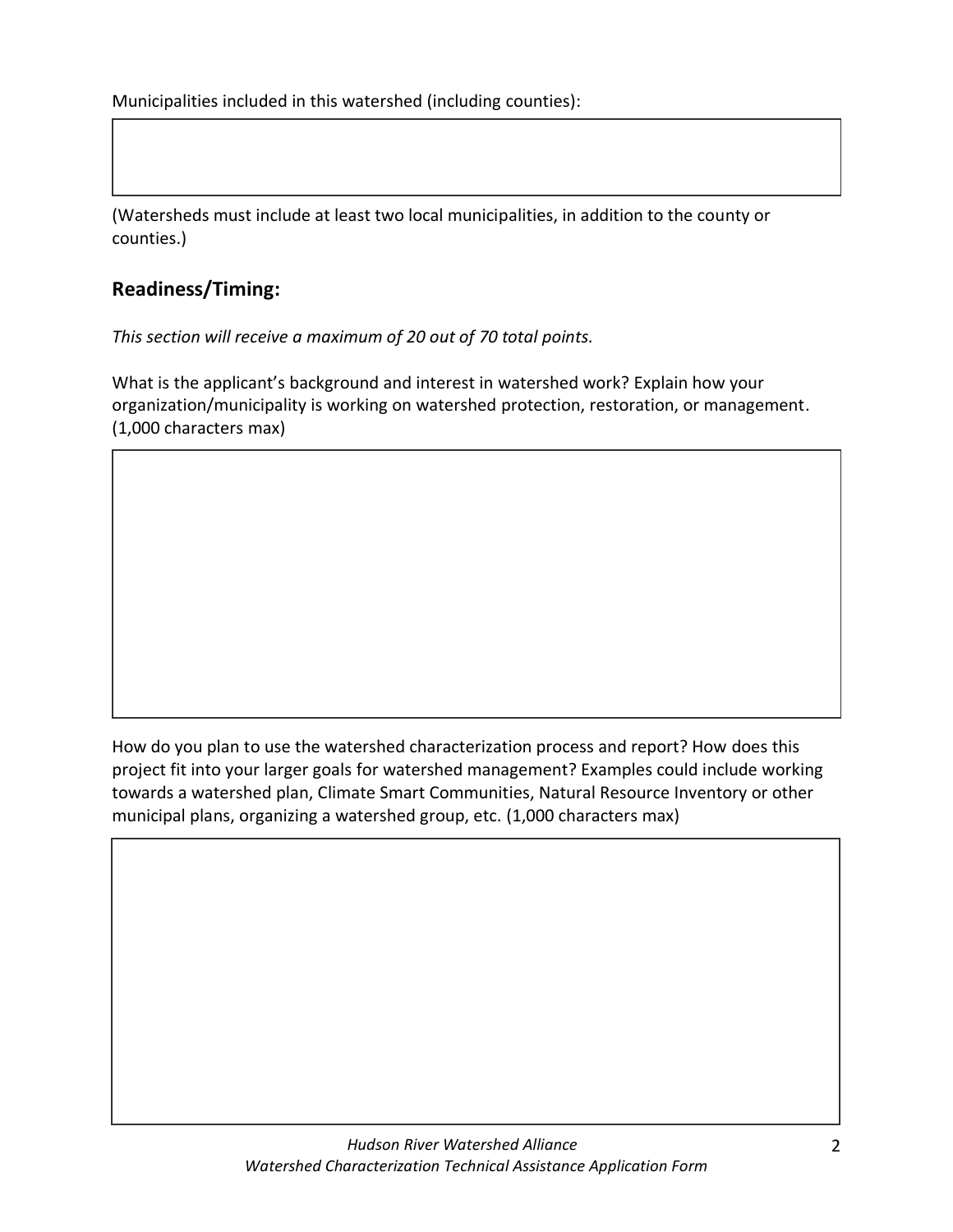Are there any other watershed or municipal planning processes anticipated in 2022-2023 that this watershed characterization will coordinate with? (600 characters max)

How will this watershed characterization process and report build on previous planning work, if any? Provide a list and links to copies of previous plans, including watershed plans, intermunicipal agreements, Natural Resource Inventories, etc., if applicable. This watershed characterizations can be used to update outdated plans or build on existing work, but cannot be used to duplicate recent work. (1,200 characters max)

Are any municipalities within the watershed registered or certified Climate Smart Communities? List the names of municipalities and their status (registered, Bronze Certified, or Silver Certified).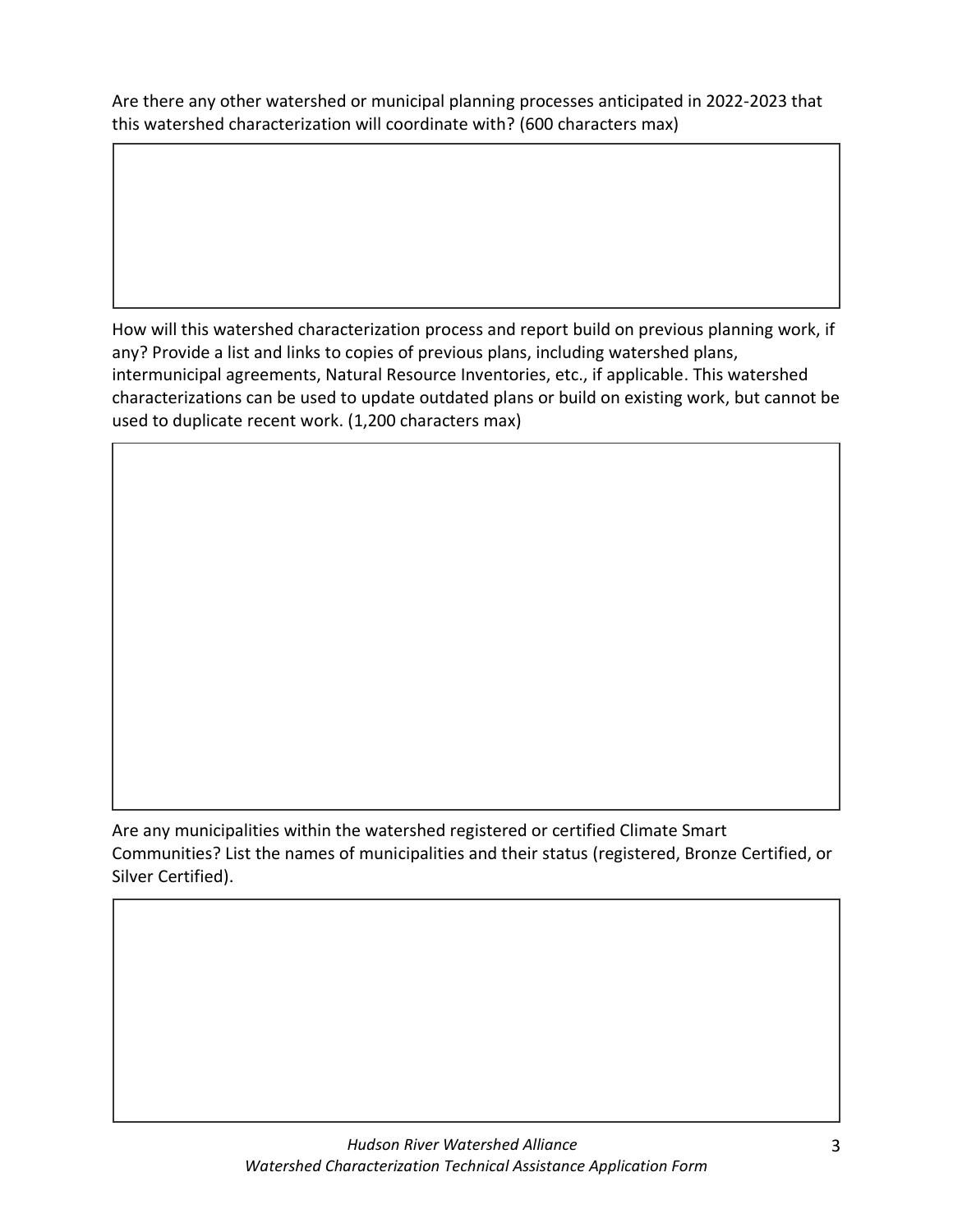## **Stakeholder Support:**

*This section will receive a maximum of 30 out of 70 total points.*

Applications should demonstrate buy-in and commitment from key stakeholders. List proposed members of advisory committee and their affiliation or connection to watershed work.

This application should include letters of support from these stakeholders, demonstrating their support of the project and willingness/availability to serve on the advisory committee. A template letter of support is available [here.](https://hudsonwatershed.org/wp-content/uploads/Watershed-Characterization-Technical-Assistance-Letter-of-Support-Template.docx) Submit letters of support as a PDF.

What is your outreach plan to reach additional advisory committee members and engage the community in this process? Describe how you will work to support an inclusive and equitable planning process. (1,200 characters max)

Does the watershed area include any Potential Environmental Justice Areas? Please describe the area within the watershed, including the Census Block Group, Percentage Below Poverty Level, Percentage Minority Population, and Rural/Urban details from the DECinfo Locator. (600 characters max)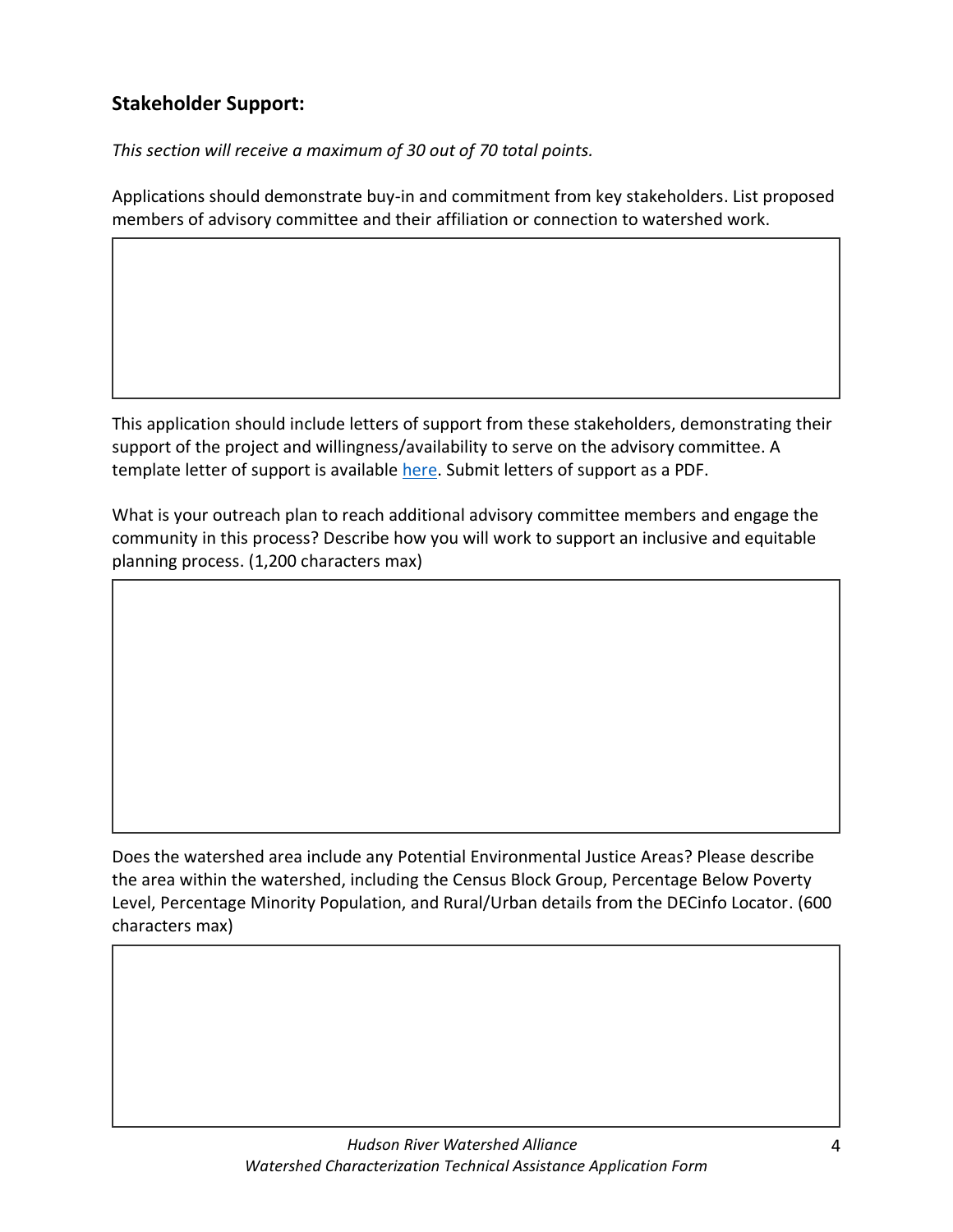### **Template for Future Planning:**

*This section will receive a maximum of 20 out of 70 total points.* 

In a few paragraphs, describe your watershed. This could include geography, land use, population, water quality, current conditions, etc. (1,200 characters max)

What challenges is your watershed facing? Describe any priority issues. (1,500 characters max)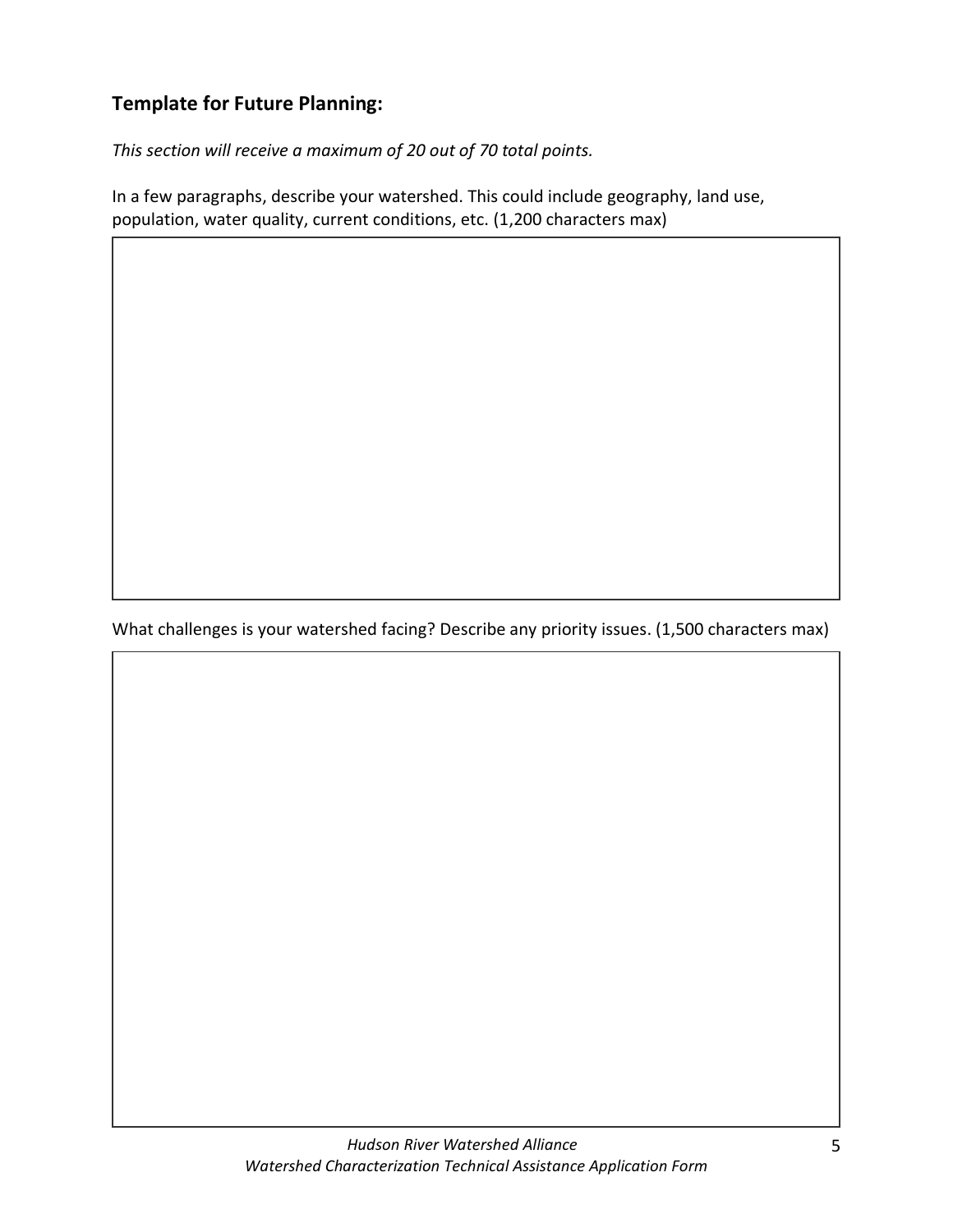Does your watershed include Municipal Separate Storm Sewer Systems (MS4s)? List any municipalities that include an MS4.

Does your watershed include wastewater facilities? List each treatment facilities' name, SPDES permit number, and receiving waterbody.

What existing local data are available to include in the watershed characterization? These may include academic studies, water quality monitoring, municipal plans, previous watershed plans, or other reports. This project will focus on compiling statewide and regionally available data, but can also include existing local data. List any additional sources of information available for the watershed that are not available on the Hudson Valley Natural Resource Mapper or DECInfo Locator. (1,200 characters max)